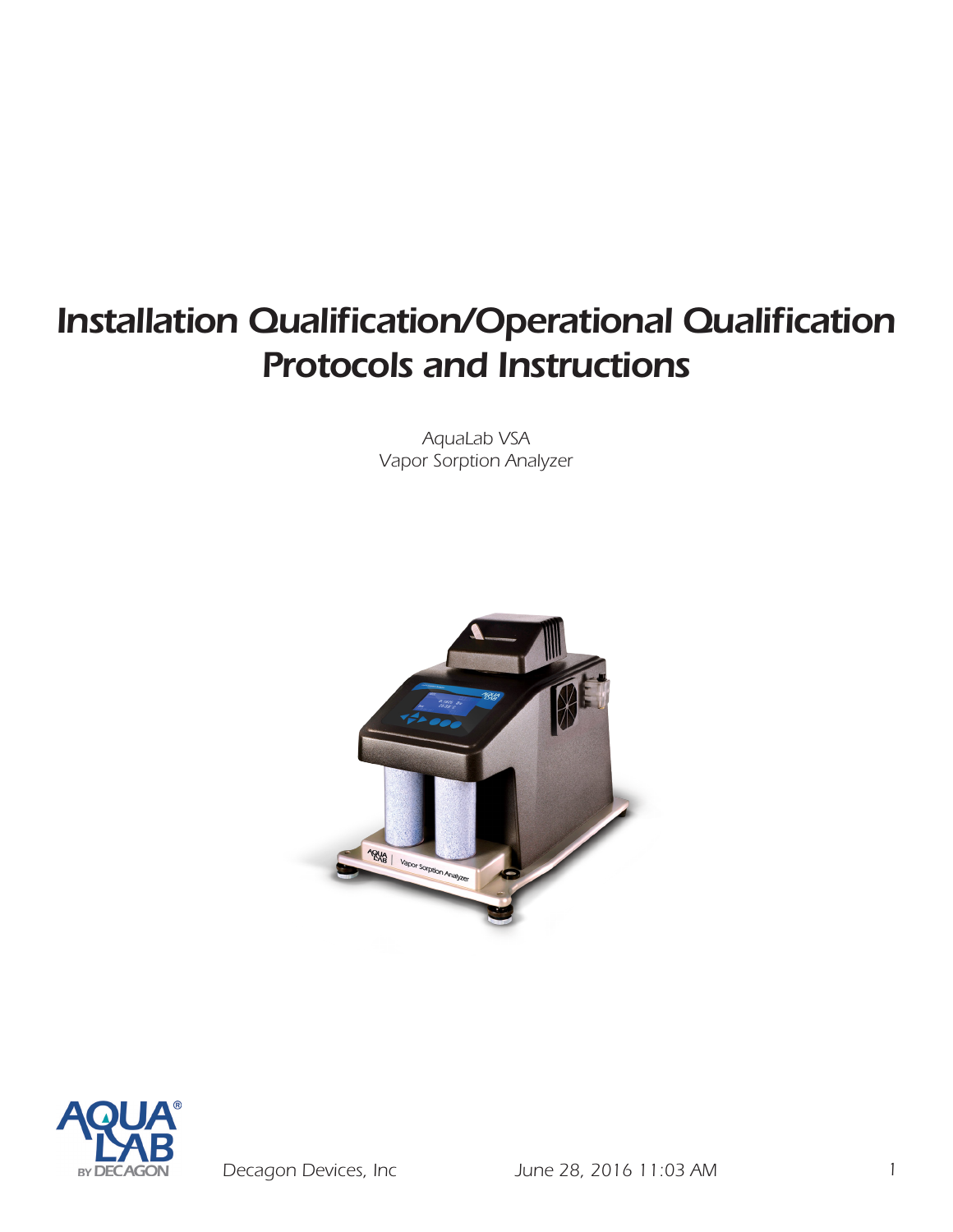## *Table of Contents*

| Section 1          | Introduction                        | Pg. 3  |
|--------------------|-------------------------------------|--------|
| <b>Section 2</b>   | Installation Qualification (IQ)     | Pg. 5  |
| Section 2.1        | Equipment Identification            | Pg. 5  |
| <b>Section 2.2</b> | Receiving and Unpacking             | Pg. 5  |
| <b>Section 2.3</b> | <b>Visual Inspection</b>            | Pg. 7  |
| <b>Section 2.4</b> | <b>Environmental Conditions</b>     | Pg. 8  |
| <b>Section 2.5</b> | Power Up and Scale Stability Test   | Pg. 9  |
| <b>Section 3</b>   | Operational Qualification (OQ)      | Pg. 11 |
| Section 3.1        | Hardware testing                    | Pg. 11 |
| <b>Section 3.2</b> | System information                  | Pg. 11 |
| Section 3.2.1      | Scale Alignment Check               | Pg. 12 |
| Section 3.2.2      | <b>Scale Accuracy Test</b>          | Pg. 12 |
| Section 3.2.3      | Sensor Verification                 | Pg. 13 |
| Section 3.2.4      | <b>Equipment Familiarization</b>    | Pg. 15 |
| <b>Appendix 1</b>  | <b>Training Record</b>              | Pg. 16 |
| <b>Appendix 2</b>  | Deficiencies and Corrective Actions | Pg. 17 |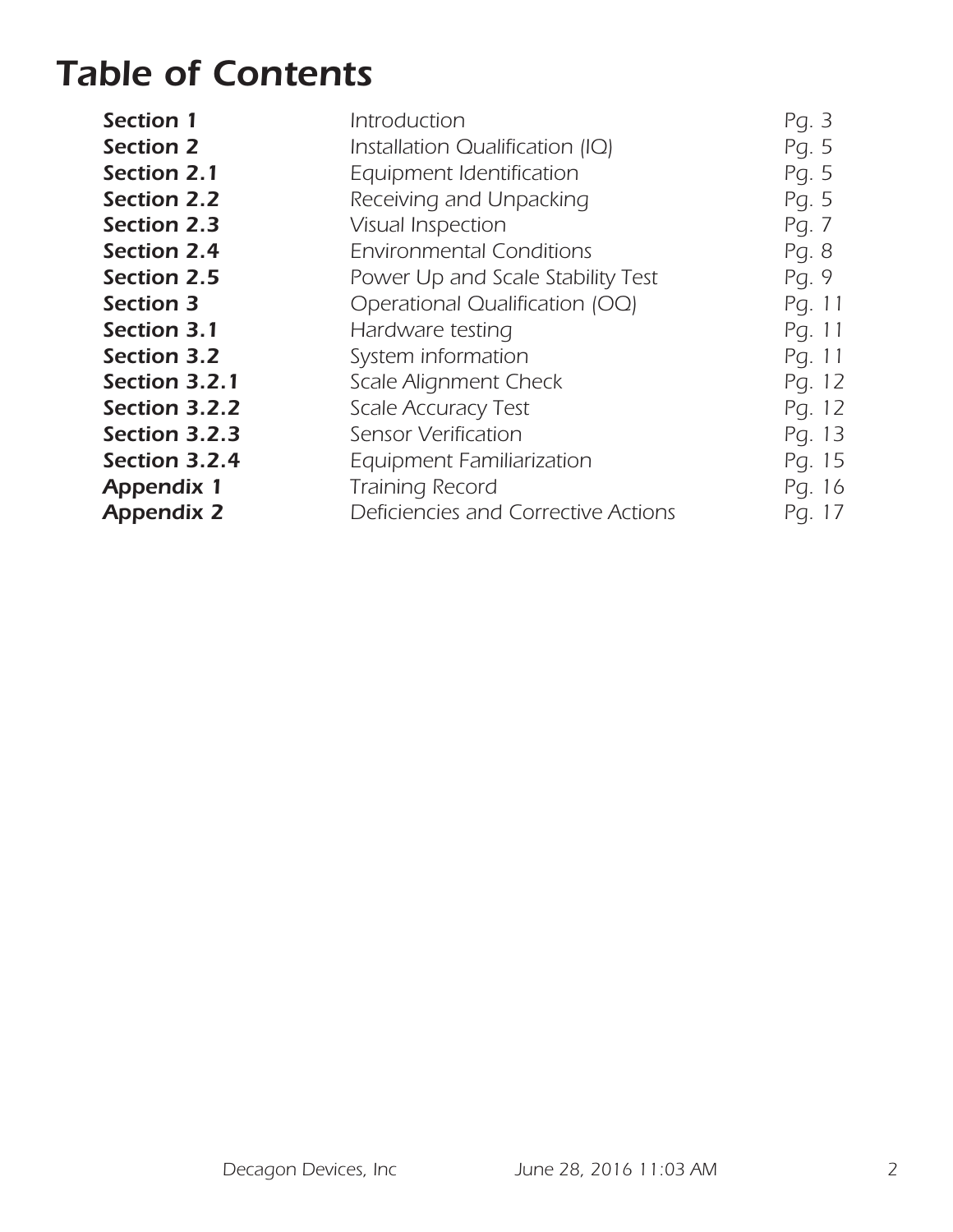# *Section 1 – Introduction*

*This Qualification protocol is solely intended to be used with new or relocated AquaLab Vapor Sorption Analyzer systems. It is written to assist the end-user in validation of predetermined specifications.* 

*The use of this document does not replace the need for the AquaLab VSA User's Manual. Information within the User's Manual is required to complete this IQ/OQ Protocol. If the manual has been misplaced, copies can be obtained from the manufacturer or downloaded from their website, www.aqualab.com*

*Qualification of instrumentation is a formal process of documenting that an instrument is fit for its intended use and that it is kept maintained and calibrated.* 

### *Responsibilities*

*The instrument qualification carried out onsite is the sole responsibility of the instrument owner/user. However, Decagon Devices supports their customers in performing the qualification by providing the*  instrument qualification dedicated documentation and offering a qualification service. In this regard, the *following responsibilities are defined:*

#### *Performance of Qualification*

*Execution of the instrument qualification and entire qualification of the installed system covered in this document is performed by the Decagon Devices trained and authorized service personnel if ordered from a customer.*

#### *Review and final qualification approval*

*Final approval for the qualification has to be completed after review of the qualification documentation filled out during performance of the qualification procedures (IQ/OQ protocols). The customer representative then signs the approved form.* 

#### *Installation Qualification (IQ)*

*Installation qualification is documented proof that the instrument was received as designed and specified by the manufacturer, that it is properly installed in the selected environment, and that this environment is suitable for the operation and use of the instrument. The IQ section therefore describes and documents the instrument installation in the pre-determined environment. Further, the IQ verifies and*  ensures that all ordered parts and documentation are in place and that all supplied items are in working *order and condition.* 

### *Operational Qualification (OQ)*

*The operational qualification serves as proof that the equipment operates as designed and intended as well as fulfills acceptance criteria defined and stated in the Operational Qualification documentation. These criteria are defined and are based on the equipment technical specifications of the manufacturer.* 

### *Performance Qualification (PQ)*

*Performance qualification is documented proof that an instrument consistently performs according to the specifications appropriate for its routine use. Monitoring of equipment during routine operation is essential*  for ensuring that the ongoing performance is within specifications. The performance qualification, execution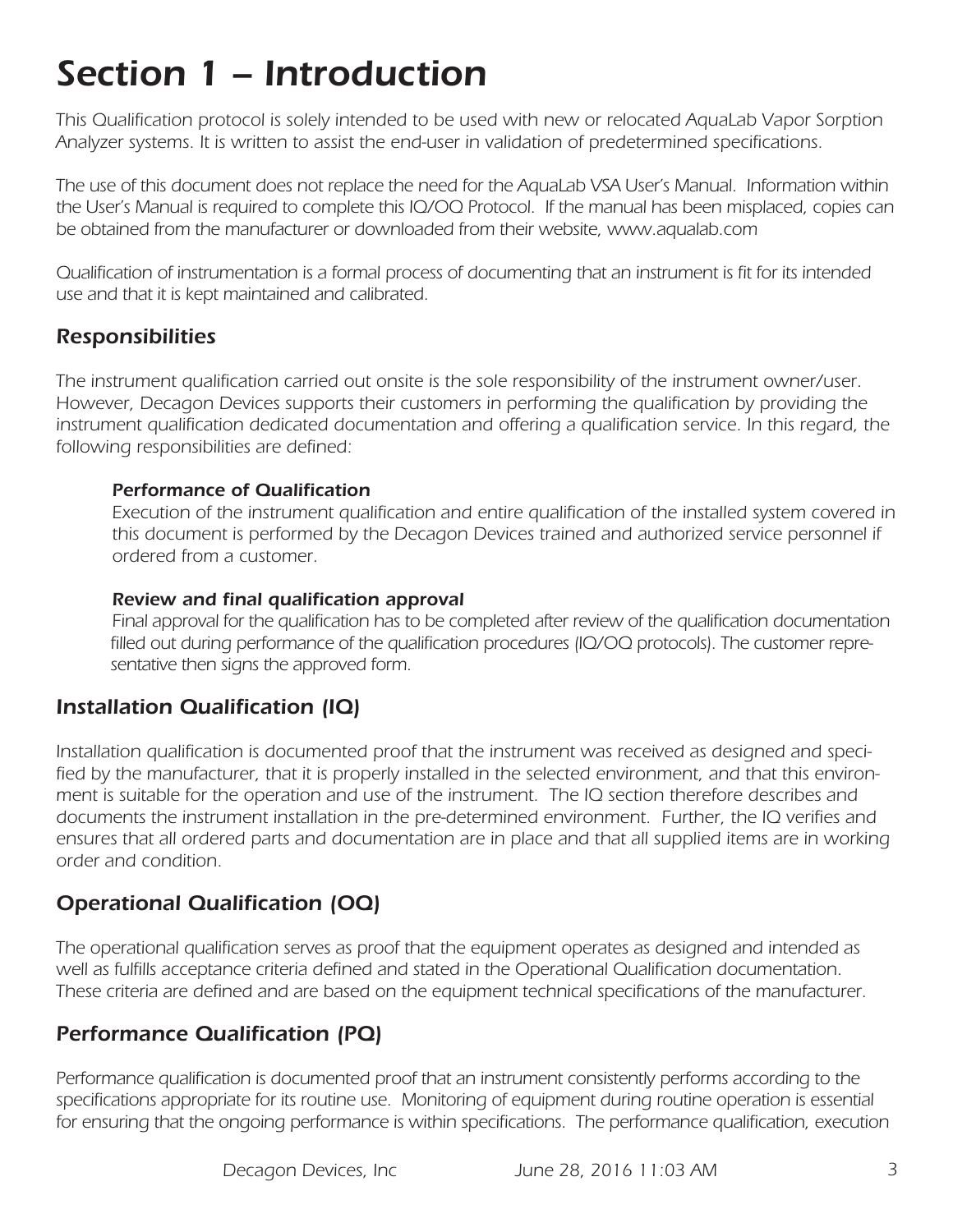and frequency are solely under responsibility of the user. Performance validation should be designed to meet *the specifications and accuracy for a given application.* 

#### *Equipment familiarization and operator training records*

*All equipment users are to be instructed in basic operation, functionality, instrument parameters, as well as on basic hardware features of the installed system including routine maintenance and cleaning procedures. Please contact Decagon Devices to learn about available training and seminars.* 

*Authorized support specialists perform the qualification services offered by Decagon Devices.*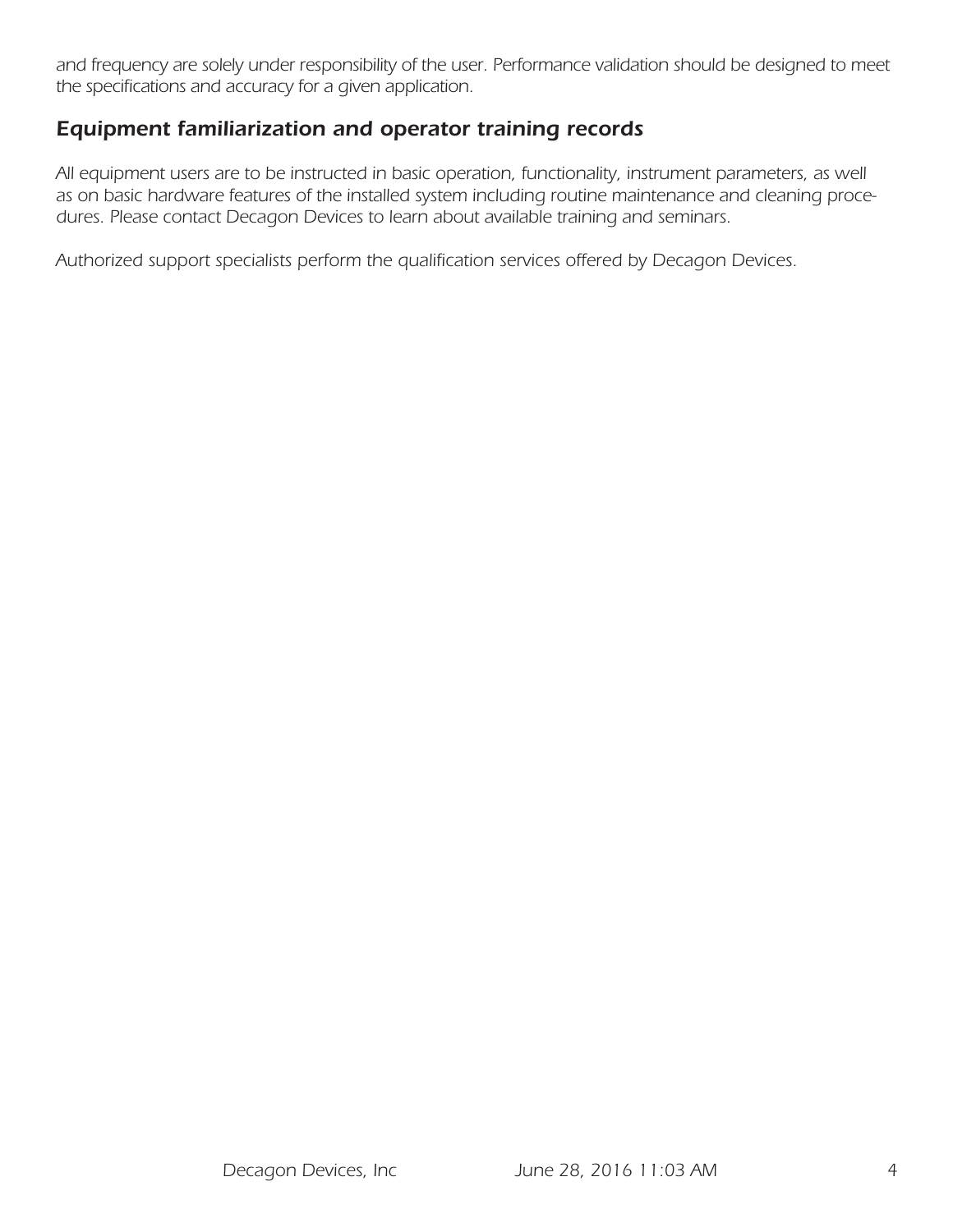# *Section 2 – Installation Qualification (IQ)*

#### *Initial Qualification and Requalification*

*The IQ protocols described below are dedicated to initial qualification and/or to requalification. Installation Qualification tests should be performed, 1) when the system is installed, 2) when the system is moved to a new location, 3) prior to running OQ tests.*

*This section describes the procedure for receiving, unpacking, and installing the AquaLab VSA.* 

*The purchased AquaLab VSA undergoing qualification is located at:*

### *2.1 Equipment identification*

*Fill out this section after unpacking the VSA and corresponding accessories.* 

| Manufacturer: DECAGON DEVICES |
|-------------------------------|
| Model Number: AquaLab VSA     |
| Serial Number:                |

#### *Decagon Devices Authorized Representative*

| Name:                        |  |
|------------------------------|--|
| Date:_                       |  |
| Signature:_____              |  |
| <u> Initials: __________</u> |  |

### *2.2 Receiving and Unpacking*

*Verify that the external packaging was not damaged during shipment in a way that the internal package content might be damaged.* 

| External package condition | $\Box$ Satisfactory | $\Box$ Not Satisfactory |
|----------------------------|---------------------|-------------------------|
| Remarks: $\Box$ N/A        |                     |                         |
|                            |                     |                         |
|                            |                     |                         |
|                            |                     |                         |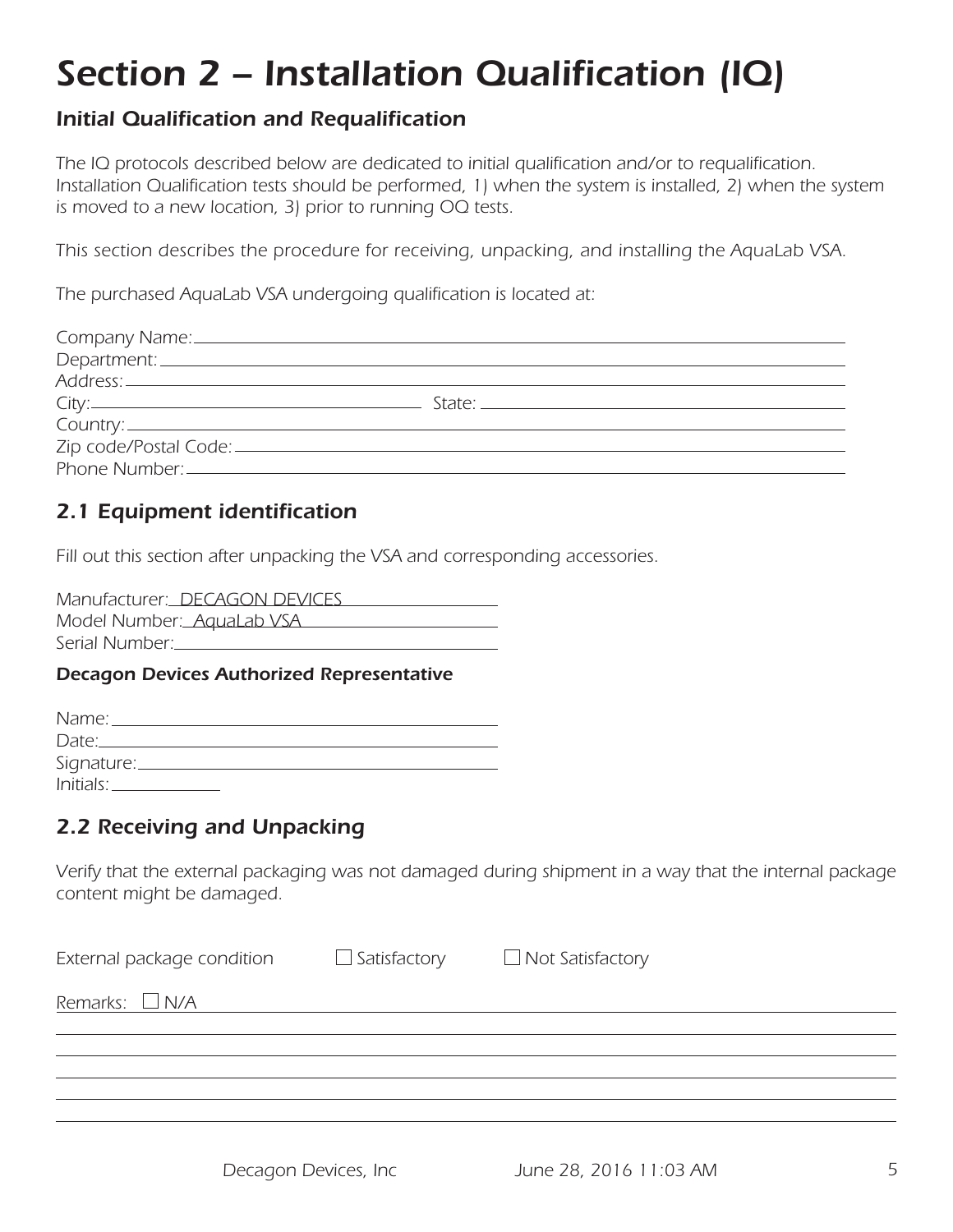*Compare shipment list with supplied items to ensure completeness of order.* 

| VSA Benchtop Unit                     | Complete         | $\Box$ Not Complete | $\Box$ N/A |
|---------------------------------------|------------------|---------------------|------------|
| Quick Start Guide                     | Complete         | $\Box$ Not Complete | $\Box$ N/A |
| User's Manual                         | $\Box$ Complete  | $\Box$ Not Complete | $\Box$ N/A |
| Moisture Analysis Toolkit<br>Software | $\perp$ Complete | $\Box$ Not Complete | $\Box$ N/A |
| VSA Humidity &<br>Temperature Table   | $\Box$ Complete  | $\Box$ Not Complete | $\Box$ N/A |
| Certificate of Calibration            | Complete         | $\Box$ Not Complete | $\Box$ N/A |
| <b>MCC Standard</b>                   | Complete         | $\Box$ Not Complete | $\Box$ N/A |
| Desiccant Tubes (3)                   | Complete         | $\Box$ Not Complete | $\Box$ N/A |
| <b>Trial Verification Standards</b>   | Complete         | $\Box$ Not Complete | $\Box$ N/A |
| <b>SDS Documents</b>                  | Complete         | $\Box$ Not Complete | $\Box$ N/A |
| Power Cable                           | Complete         | $\Box$ Not Complete | $\Box$ N/A |
| <b>USB Cable</b>                      | $\Box$ Complete  | $\Box$ Not Complete | $\Box$ N/A |
| 2 g Standard Weight                   | Complete         | $\Box$ Not Complete | $\Box$ N/A |
| Weight Certificate                    | Complete         | $\Box$ Not Complete | $\Box$ N/A |
| Stainless Steel Sample Cups (2)       | Complete         | $\Box$ Not Complete | $\Box$ N/A |
| <b>Black Water Tank Plug</b>          | Complete         | $\Box$ Not Complete | $\Box$ N/A |
| <b>Filters</b>                        | Complete         | $\Box$ Not Complete | $\Box$ N/A |
| Chamber Pan                           | Complete         | Not Complete        | ⊿N/A       |
| Air Cylinder                          | $\Box$ Complete  | $\Box$ Not Complete | $\Box$ N/A |
| 125 ml Bottles (2)                    | $\Box$ Complete  | $\Box$ Not Complete | $\Box$ N/A |
| Wrench 5/16"                          | $\Box$ Complete  | $\Box$ Not Complete | $\Box$ N/A |
| Tweezers                              | $\Box$ Complete  | $\Box$ Not Complete | $\Box$ N/A |
| Remarks: I<br>$\sqcup$ N/A            |                  |                     |            |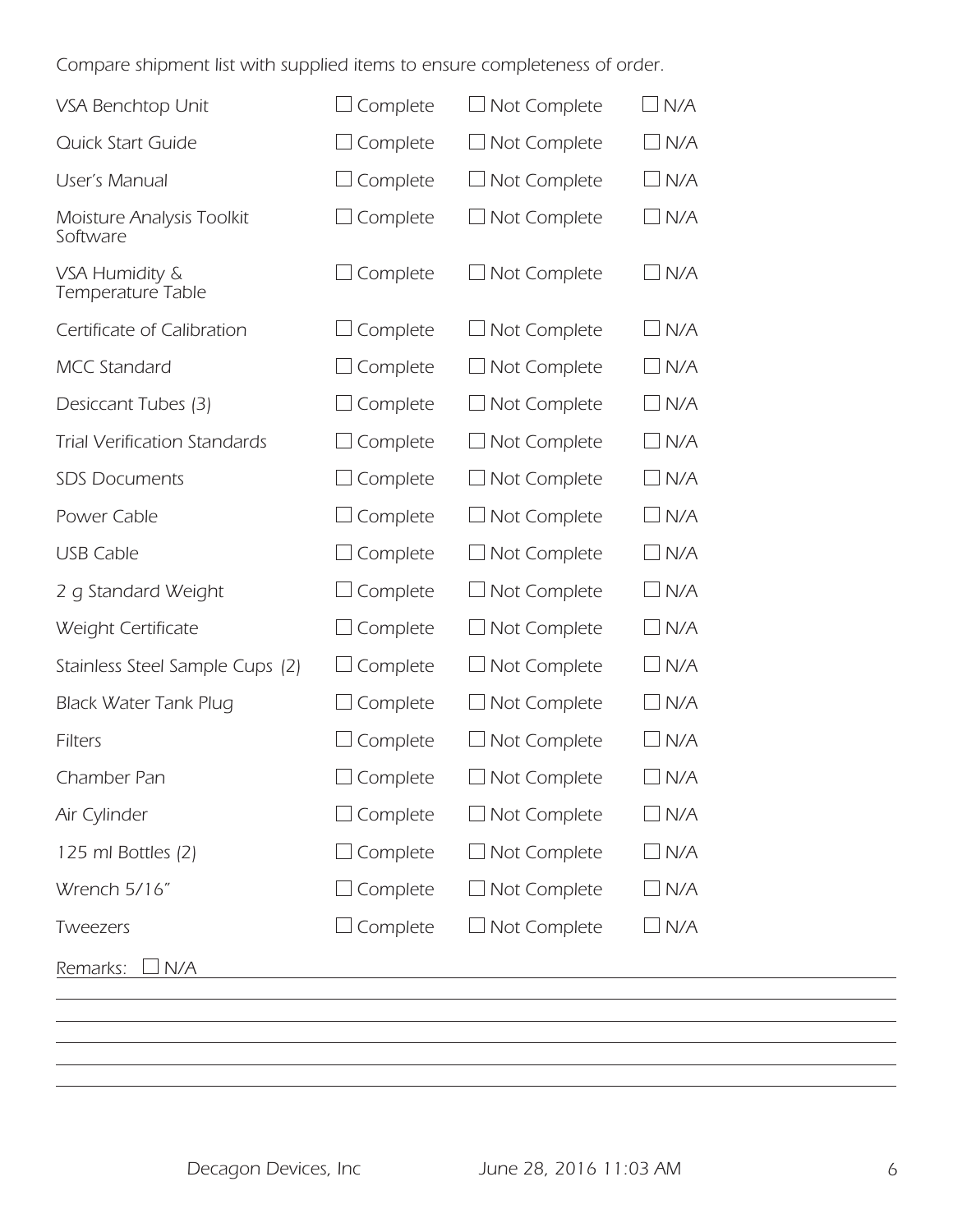| All parts were received as ordered and the delivery is complete. |  |  | $\Box$ Yes | $\Box$ No |  |
|------------------------------------------------------------------|--|--|------------|-----------|--|
|                                                                  |  |  |            |           |  |

*Any parts that were missing at the time of this supply verification and reported as Not Complete must be de*livered to complete the shipment. Any parts marked as Not Complete must be indicated below and reviewed with the customer. Minor parts or accessories that do not impact the installation or qualification procedure or the functionality of the instrument can be accepted, if agreed upon by the customer in order to complete the *remainder of the IQ/OQ process. Completed can be marked once the item has been received.*

| Item:               |                 |                  | Date                          | Initials |
|---------------------|-----------------|------------------|-------------------------------|----------|
|                     | $\Box$ Accepted | $\Box$ Completed |                               |          |
|                     | $\Box$ Accepted | $\Box$ Completed | <u> 1999 - Jan Barnett, p</u> |          |
|                     | $\Box$ Accepted | $\Box$ Completed | $\overline{\phantom{a}}$      |          |
|                     | $\Box$ Accepted | $\Box$ Completed |                               |          |
|                     | $\Box$ Accepted | $\Box$ Completed |                               |          |
|                     | $\Box$ Accepted | $\Box$ Completed | <b>Contract Contract</b>      |          |
| Remarks: $\Box$ N/A |                 |                  |                               |          |
|                     |                 |                  |                               |          |
|                     |                 |                  |                               |          |
|                     |                 |                  |                               |          |
| Qualified by:       |                 |                  |                               |          |
| $Date:$ $\qquad$    | Initials:       |                  |                               |          |

#### *2.3 Visual Inspection*

*After unpacking, verify that there is no physical damage to the instrument, cables, and accessories. Note all observed damage in the Remarks section. Minor defects that do not affect functionality can be marked as accepted, if approved by the customer.* 

| VSA Instrument         | $\Box$ Satisfactory   | $\Box$ Not Satisfactory | $\Box$ Accepted |  |
|------------------------|-----------------------|-------------------------|-----------------|--|
| Documentation          | $\Box$ Satisfactory   | $\Box$ Not Satisfactory | $\Box$ Accepted |  |
| Other                  | $\Box$ Satisfactory   | $\Box$ Not Satisfactory | $\Box$ Accepted |  |
| Remarks:<br>$\Box$ N/A |                       |                         |                 |  |
|                        |                       |                         |                 |  |
|                        |                       |                         |                 |  |
| Qualified by:          |                       |                         |                 |  |
|                        | Initials:             |                         |                 |  |
|                        | Decagon Devices, Inc. | June 28, 2016 11:03 AM  |                 |  |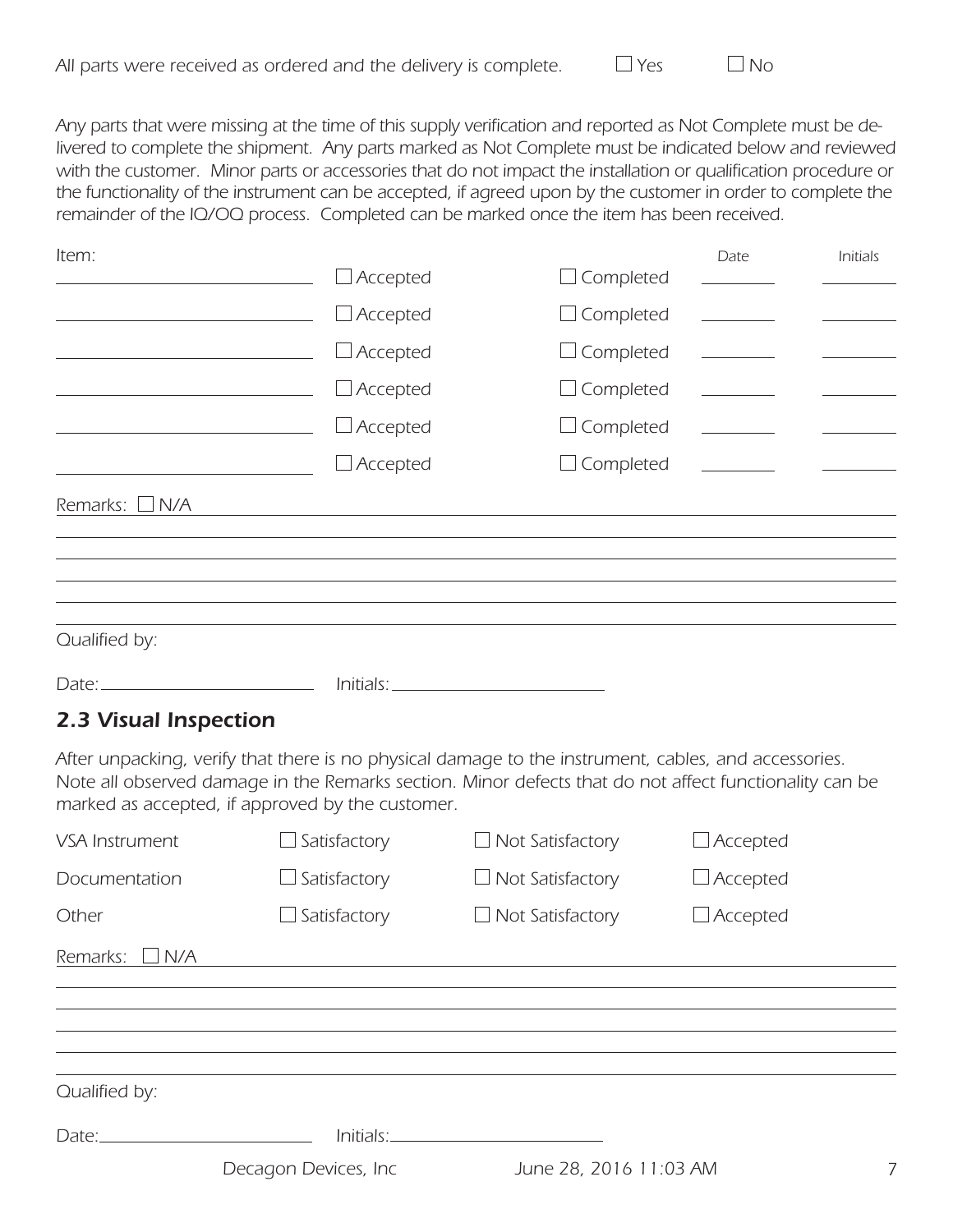*Severe damage to any of the delivered parts interrupts the installation qualification until the part is re*placed. Completion of the installation qualification after replacement is documented below.

| VSA Instrument         | $\Box$ Satisfactory | $\Box$ Not Satisfactory | $\Box$ N/A |  |
|------------------------|---------------------|-------------------------|------------|--|
| Documentation          | $\Box$ Satisfactory | $\Box$ Not Satisfactory | $\Box$ N/A |  |
| Other                  | $\Box$ Satisfactory | $\Box$ Not Satisfactory | $\Box$ N/A |  |
| $\Box$ N/A<br>Remarks: |                     |                         |            |  |
|                        |                     |                         |            |  |
|                        |                     |                         |            |  |
| Qualified by:          |                     |                         |            |  |
| Date:_                 | Initials:           |                         |            |  |

#### *2.4 Environmental Conditions*

*Installation of the AquaLab VSA includes placing the instrument on a level surface in a location where the temperature remains fairly stable. This location should be well away from air conditioner and heater vents, open windows, outside doors, or other items that may cause rapid temperature fluctuation or vibration. Humidity of the room should be monitored and verified to be within the range that is acceptable according to Appendix B in the VSA User's Manual.*

| Location            | $\Box$ Satisfactory | $\Box$ Not Satisfactory |
|---------------------|---------------------|-------------------------|
| Adequate Power      | $\Box$ Satisfactory | $\Box$ Not Satisfactory |
| Stable Surface      | $\Box$ Satisfactory | $\Box$ Not Satisfactory |
| Temperature         | $\Box$ Satisfactory | $\Box$ Not Satisfactory |
| Humidity            | Satisfactory        | $\Box$ Not Satisfactory |
| Remarks: $\Box$ N/A |                     |                         |
|                     |                     |                         |
|                     |                     |                         |
|                     |                     |                         |
| Qualified by:       |                     |                         |
| Date:               | Initials:_          |                         |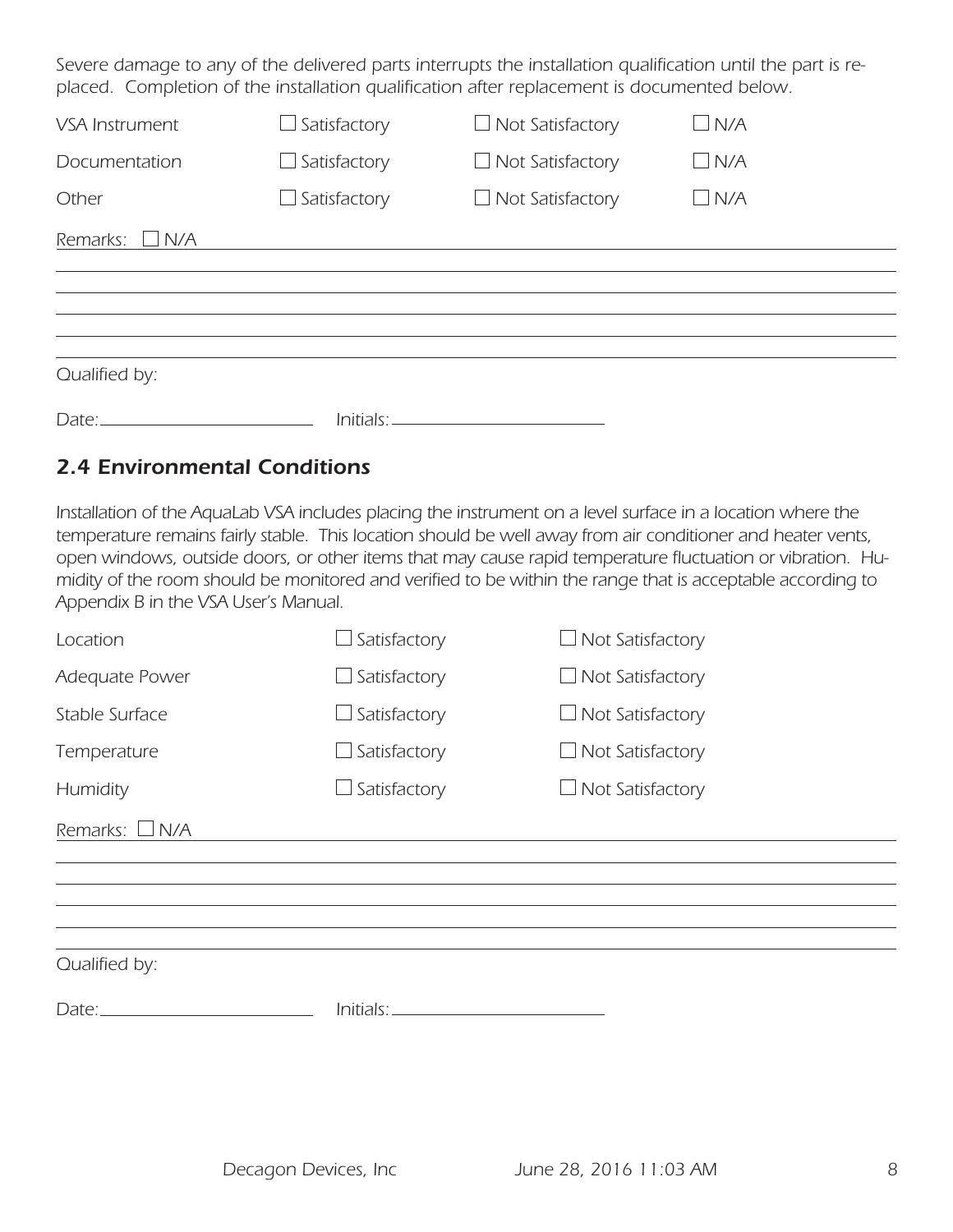### *2.5 Power Up and Scale Stability Test*

*After finding a good location for the AquaLab VSA, plug the power cord into the back of the unit and a stan*dard AC outlet. The ON/OFF switch is located in the lower left corner of the AquaLab VSA's back panel. Install *the 2 desiccant tubes, the air cylinder and the weighing pan according to manufacturer's recommendations.* 

| Instrument is powered upon switching on                                                                              |                     | $\Box$ Yes | $\Box$ No                                                                                                                                                                                                                                                                                                                                  |
|----------------------------------------------------------------------------------------------------------------------|---------------------|------------|--------------------------------------------------------------------------------------------------------------------------------------------------------------------------------------------------------------------------------------------------------------------------------------------------------------------------------------------|
| Remarks:<br>$\Box$ N/A                                                                                               |                     |            |                                                                                                                                                                                                                                                                                                                                            |
|                                                                                                                      |                     |            |                                                                                                                                                                                                                                                                                                                                            |
| more than 0.5 mg after tapping, the table is too unstable for accurate readings or the scale is<br>out of alignment. |                     |            | Ensure the instrument is level using the bubble level on the base plate. Scale stability is tested by navigating<br>to the diagnostics screen and scrolling down to the screen that shows the weight. Readings should vary no<br>more than 0.5 mg with the chamber lid closed. Lightly tap the table with one finger. If the readings vary |
| Instrument is level                                                                                                  | Satisfactory        |            | $\Box$ Not Satisfactory                                                                                                                                                                                                                                                                                                                    |
| Scale readings within 0.5 mg                                                                                         | Satisfactory        |            | $\Box$ Not Satisfactory                                                                                                                                                                                                                                                                                                                    |
| Scale readings while tapping<br>table or surface vary $< 0.5$ mg                                                     | $\Box$ Satisfactory |            | $\Box$ Not Satisfactory                                                                                                                                                                                                                                                                                                                    |
| Remarks: $\Box$ N/A                                                                                                  |                     |            |                                                                                                                                                                                                                                                                                                                                            |
|                                                                                                                      |                     |            |                                                                                                                                                                                                                                                                                                                                            |
| Qualified by:                                                                                                        |                     |            |                                                                                                                                                                                                                                                                                                                                            |
| Date:                                                                                                                | $Initials: \_\_$    |            |                                                                                                                                                                                                                                                                                                                                            |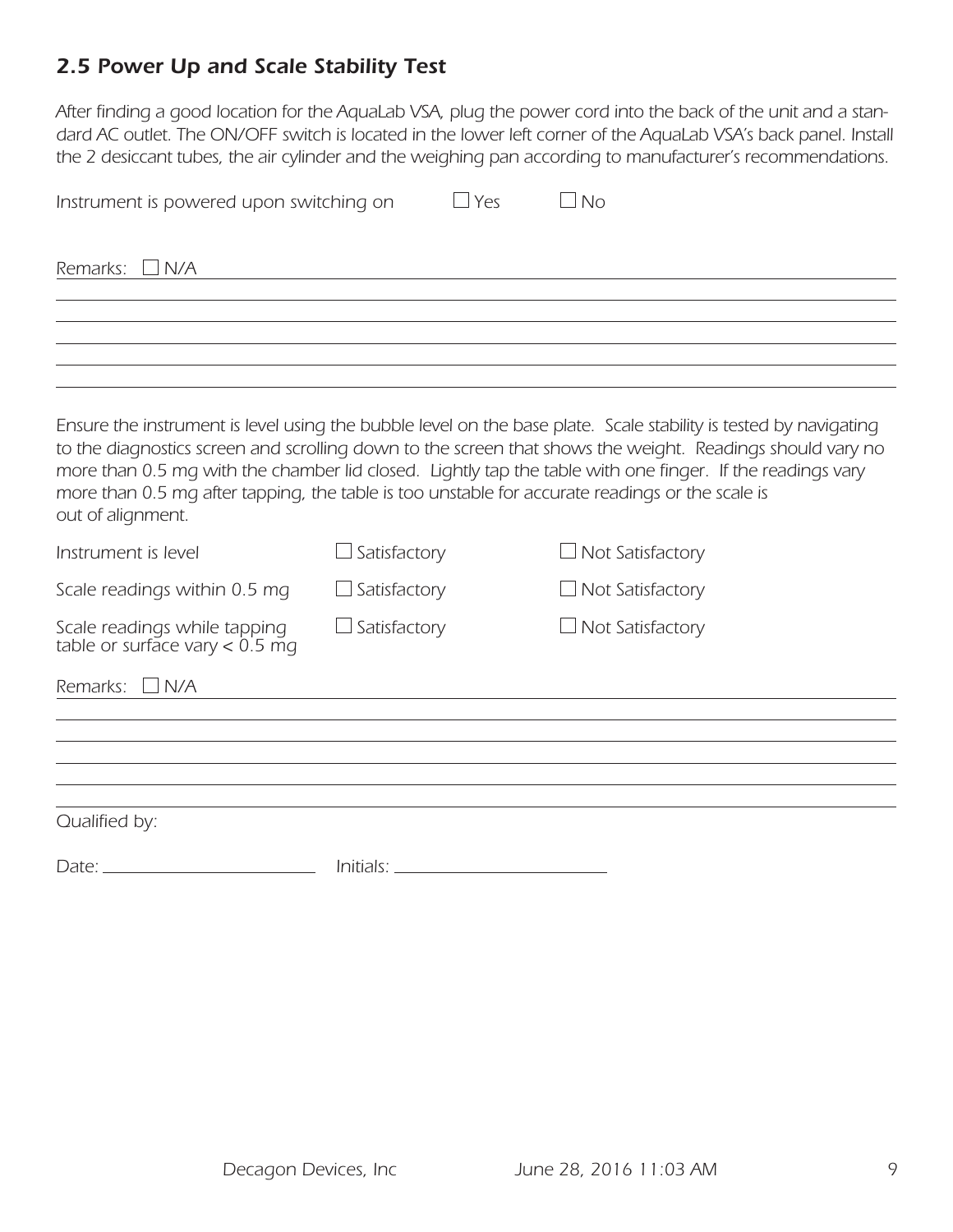#### *Completeness of Installation Qualification (IQ)*

*Installation Qualification was completed and documented according to manufacturers guidelines.* 

 *Initial Qualification Requalification*

| Installation Qualification was reviewed by the representative of the system owner.<br>Reviewed and approved by: |
|-----------------------------------------------------------------------------------------------------------------|
|                                                                                                                 |
|                                                                                                                 |
|                                                                                                                 |
|                                                                                                                 |
|                                                                                                                 |
|                                                                                                                 |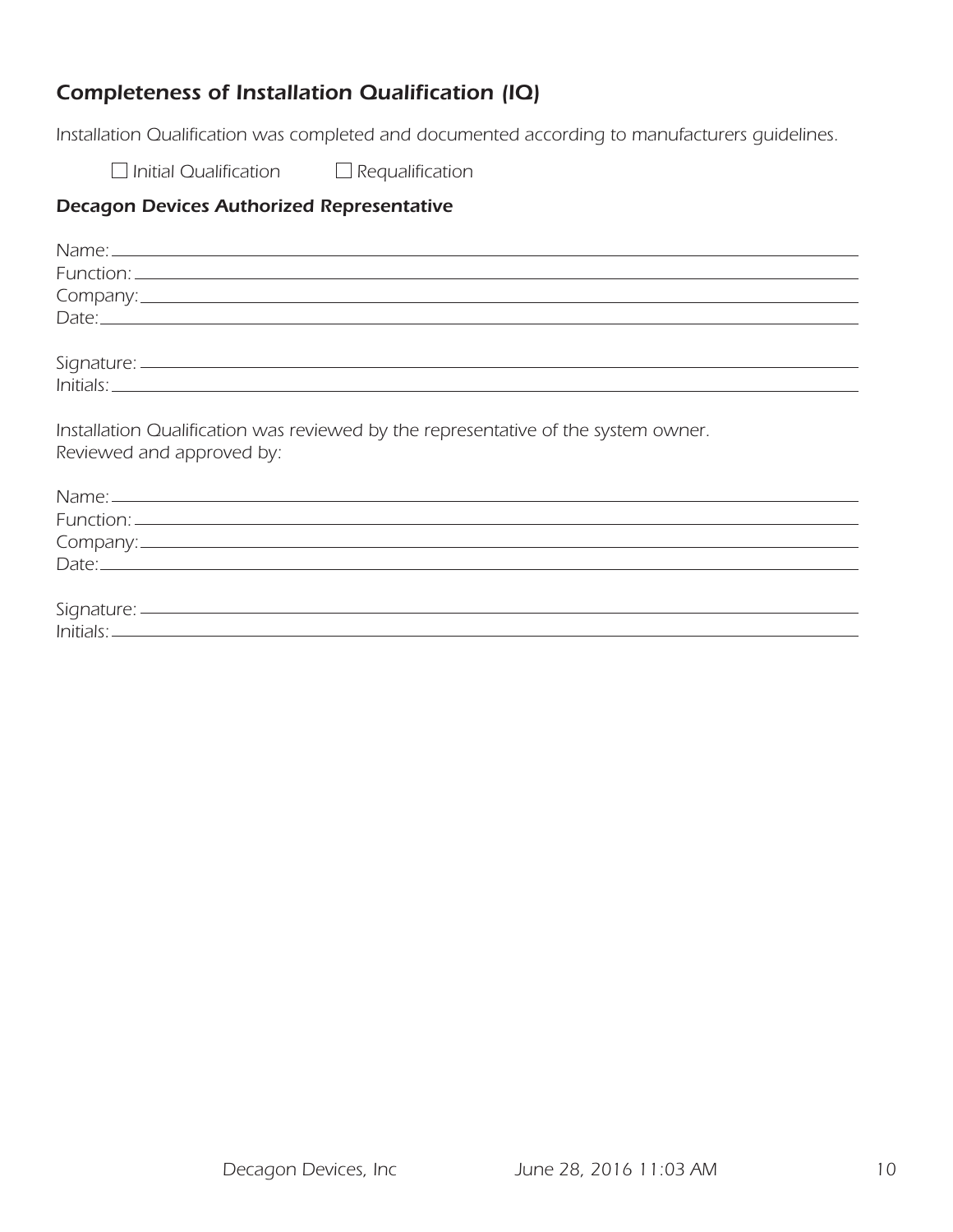# *Section 3 – Operational Qualification (OQ)*

*This section describes tests that are to be executed for Operational Qualification of the AquaLab VSA in order to prove proper operation of the installed instrument.*

| 3.1 Hardware testing                                                                                                                                                                                                                                                                                              |                                                        |                                                                                                                      |  |
|-------------------------------------------------------------------------------------------------------------------------------------------------------------------------------------------------------------------------------------------------------------------------------------------------------------------|--------------------------------------------------------|----------------------------------------------------------------------------------------------------------------------|--|
| Display is functional                                                                                                                                                                                                                                                                                             | $\Box$ Yes                                             | $\Box$ No                                                                                                            |  |
| Keypad is functional                                                                                                                                                                                                                                                                                              | $\Box$ Yes                                             | $\Box$ No                                                                                                            |  |
| Remarks: $\Box$ N/A                                                                                                                                                                                                                                                                                               |                                                        | <u> 1980 - Johann Harry Barn, mars ar y brening ar y brening ar y brening ar y brening ar y brening ar y brening</u> |  |
|                                                                                                                                                                                                                                                                                                                   |                                                        |                                                                                                                      |  |
| Qualified by:                                                                                                                                                                                                                                                                                                     |                                                        |                                                                                                                      |  |
| Date: $\frac{1}{2}$ Date: $\frac{1}{2}$ $\frac{1}{2}$ $\frac{1}{2}$ $\frac{1}{2}$ $\frac{1}{2}$ $\frac{1}{2}$ $\frac{1}{2}$ $\frac{1}{2}$ $\frac{1}{2}$ $\frac{1}{2}$ $\frac{1}{2}$ $\frac{1}{2}$ $\frac{1}{2}$ $\frac{1}{2}$ $\frac{1}{2}$ $\frac{1}{2}$ $\frac{1}{2}$ $\frac{1}{2}$ $\frac{1}{2}$ $\frac{1}{2}$ | $Initials: \_\_\_\_\_\_\_\_\_\_\_\_\_\_\_\_\_\_\_\_\_$ |                                                                                                                      |  |
| 3.2 System Information                                                                                                                                                                                                                                                                                            |                                                        |                                                                                                                      |  |
| AquaLab VSA Information                                                                                                                                                                                                                                                                                           |                                                        |                                                                                                                      |  |
|                                                                                                                                                                                                                                                                                                                   |                                                        |                                                                                                                      |  |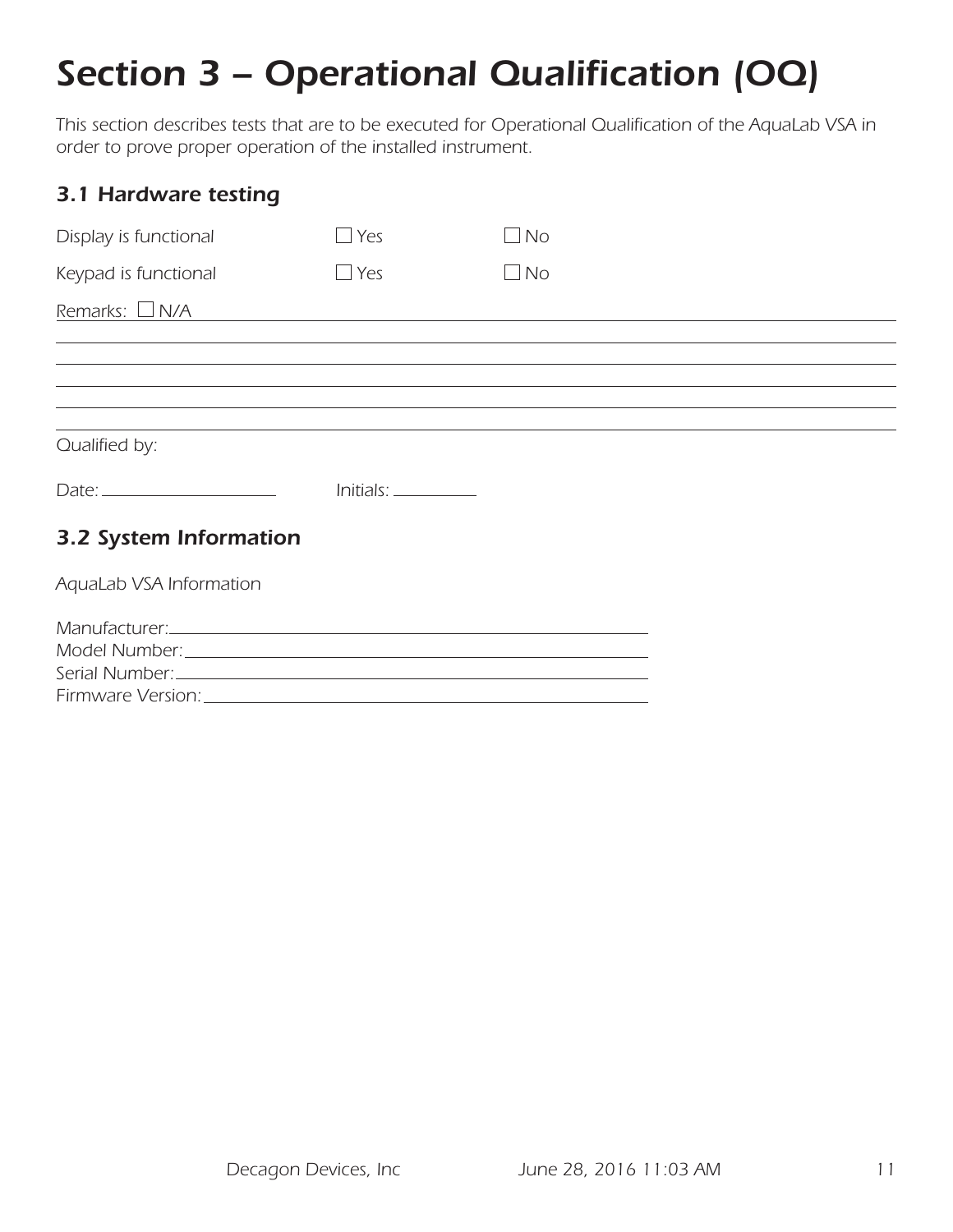### *3.2.1 Scale Alignment Check*

*Proper scale function is dependent upon the scale rod being correctly aligned. The scale rod/cap should be centered in the lower bore hole of the lower block. When the weigh pan is in place, the pan should be centered in the bore hole and not shifted to one side. Test the actuator function by navigating to the diagnostics menu and scrolling down until the option ACT displays on the bottom of the screen. Pressing the ACT button activates the actuation of the system and lifts the air cylinder. Pressing the ACT button a second time deacti*vateas the actuation system and the air cylinder should drop down completely.

| Visual inspection of scale<br>rod alignment            | $\Box$ Satisfactory | Not Satisfactory        |
|--------------------------------------------------------|---------------------|-------------------------|
| Air cylinder able to spin                              | $\Box$ Satisfactory | $\Box$ Not Satisfactory |
| Air cylinder moves freely<br>when ACT button activated | Satisfactory        | $\Box$ Not Satisfactory |
| Weigh pan centered                                     | Satisfactory        | Not Satisfactory        |
| Weight reading stable<br>≤0.50 mg drift                | Satisfactory        | Not Satisfactory        |
| Remarks: $\Box$ N/A                                    |                     |                         |
|                                                        |                     |                         |
|                                                        |                     |                         |
|                                                        |                     |                         |
| Qualified by:                                          |                     |                         |
| Date:                                                  | Initials:           |                         |

### *3.2.2 Scale Accuracy Test*

*The VSA uses a magnetic force balance to gravimetrically track the weight of the sample during the isotherm test. The performance of this balance is verified against a NIST traceable 2 g standard weight. Ideally, your VSA should be allowed a warm-up for a period of 24 hours to provide the most accurate readings. The weight should be within ±0.50 mg of the 2000 mg weight. To measure the weight, navigate to the diagnostics screen and scroll down until weight is showing. Press the scale icon at the bottom of the screen to zero the scale. Place the 2 g standard weight on the weigh pan and close the lid. Record the weight and repeat.* 

| Weight Verification 1                              |           |            |           |
|----------------------------------------------------|-----------|------------|-----------|
| Weight Verification 2                              | 2000.0 mg |            |           |
| Weight Verification Standard Within Specification: |           | $\Box$ Yes | $\Box$ No |
| Remarks: $\Box$ N/A                                |           |            |           |
|                                                    |           |            |           |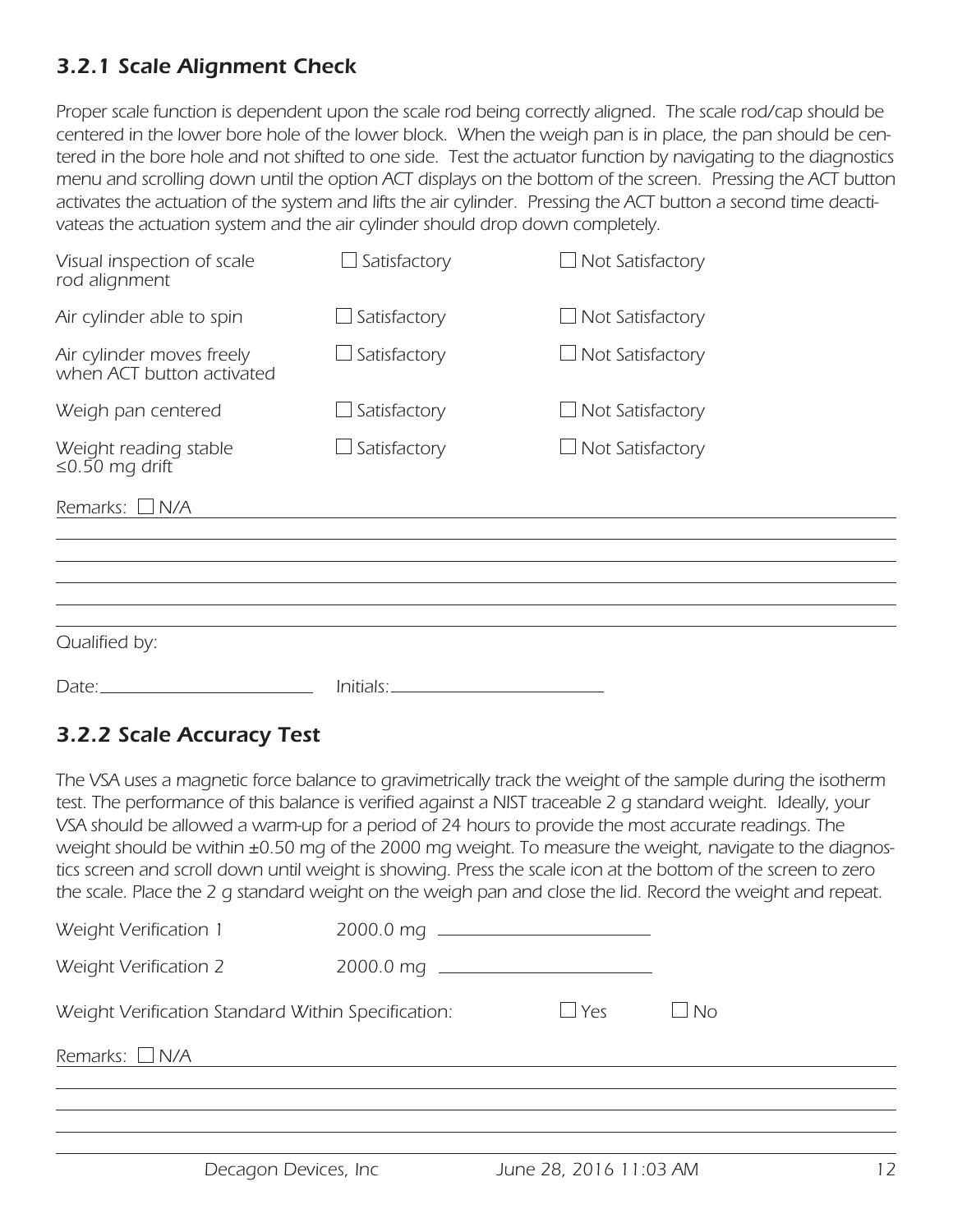*If the scale reading is out of specification, follow the weight calibration procedure to calibrate the scale.* 

*Navigate to the calibration menu and select weight calibration. Follow the on-screen prompts. After calibration, repeat verification procedures.* 

| Weight Verification 1                              | 2000.0 mq |            |           |            |  |
|----------------------------------------------------|-----------|------------|-----------|------------|--|
| Weight Verification 2                              |           |            |           |            |  |
| Weight Verification Standard Within Specification: |           | $\Box$ Yes | $\Box$ No | $\Box$ N/A |  |
| Remarks: $\Box$ N/A                                |           |            |           |            |  |
|                                                    |           |            |           |            |  |
|                                                    |           |            |           |            |  |
| Qualified by:                                      |           |            |           |            |  |
|                                                    |           |            |           |            |  |

#### *Section 3.2.3 Sensor Verification*

*The AquaLab VSA uses both a capacitance relative humidity sensor and a chilled mirror dew point technique to determine water activity. The performance of the sensors is verified by measuring specially prepared calibra*tion standards that have a specific molality and water activity. Performance Verification Standards come in four water activity levels for the VSA: 0.250, 0.500, 0.760, and 0.920 a<sub>w</sub>. The AquaLab dew point sensor will read each standard within ±0.005 a<sub>w</sub> of the stated value. The capacitance (volatiles) sensor will read each standard within ±0.02 a<sub>w</sub> of the stated value. To measure the water activity of the standards, navigate to the measurement screen of the VSA and follow the instructions in the User's Manual. Repeat to complete testing *on all standards.* 

|                                   |       | Dew Point Sensor  |           |                  | <b>Volatiles Sensor</b> |
|-----------------------------------|-------|-------------------|-----------|------------------|-------------------------|
| Standard @ 25 $\degree$ C   Lot # |       | $a_{w} \pm 0.005$ | $\circ$ C | $a_{w} \pm 0.02$ | $\circ$                 |
| 13.41m LiCI 0.250                 |       |                   |           |                  |                         |
|                                   | 0.250 |                   |           |                  |                         |
| 8.57m LiCl                        | 0.500 |                   |           |                  |                         |
|                                   | 0.500 |                   |           |                  |                         |
| 6.0m NaCl $ 0.760$                |       |                   |           |                  |                         |
|                                   | 0.760 |                   |           |                  |                         |
| 2.33m NaCl 0.920                  |       |                   |           |                  |                         |
|                                   | 0.920 |                   |           |                  |                         |

*Water Activity Verification Standards Within Specification:* □ Yes □ No

*Remarks: N/A*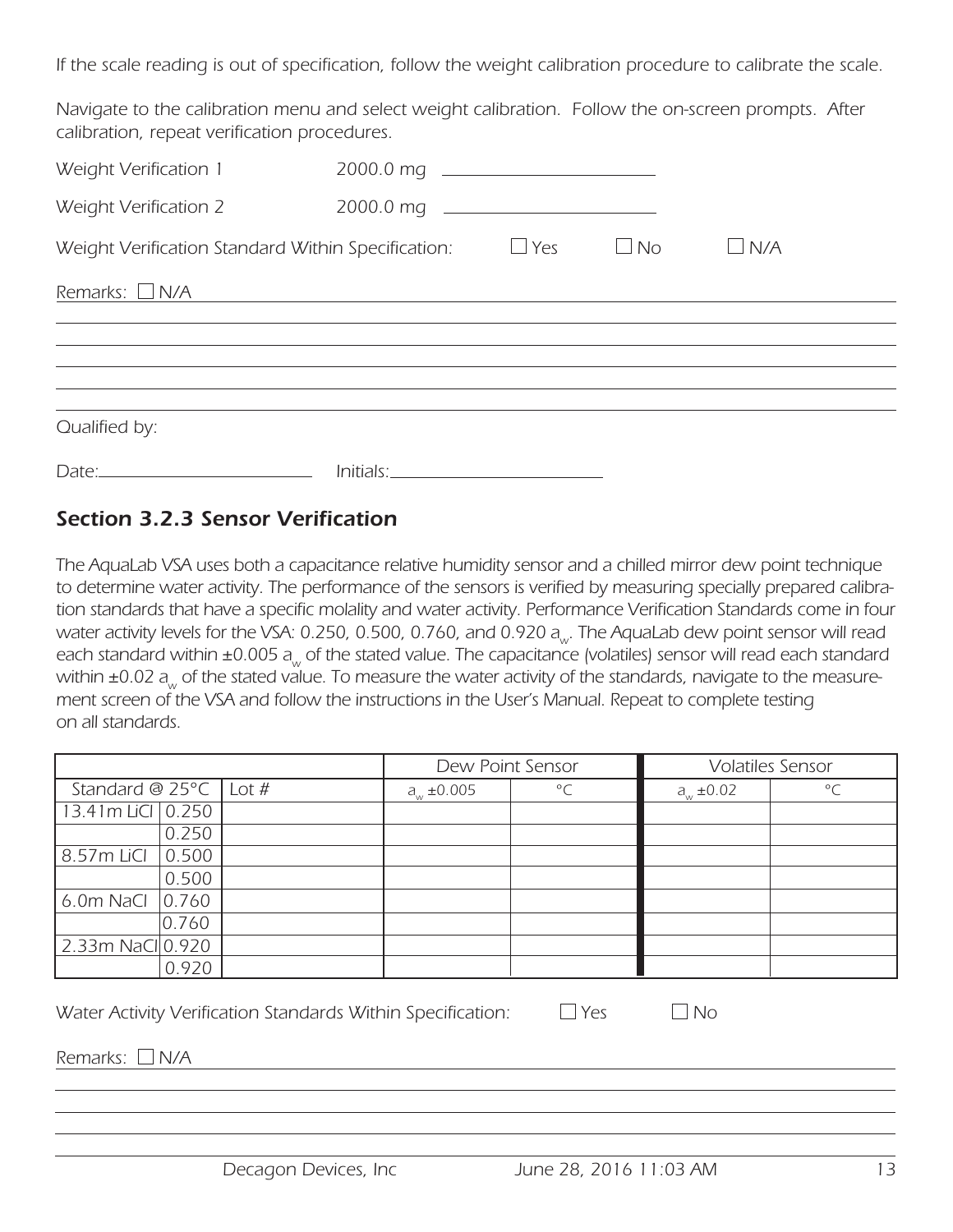*If verification standards are out of specification, clean the instrument and follow the procedure in the Operator's Manual to perform a linear offset. Repeat the verification process on fresh standards.* 

|                     |       |                                                             |                 | Dew Point Sensor |                          | <b>Volatiles Sensor</b> |
|---------------------|-------|-------------------------------------------------------------|-----------------|------------------|--------------------------|-------------------------|
| Standard @ 25°C     |       | Lot $#$                                                     | $a_w \pm 0.005$ | $^{\circ}$ C     | $\frac{a_w \pm 0.02}{2}$ | $^{\circ}$ C            |
| 13.41m LiCl         | 0.250 |                                                             |                 |                  |                          |                         |
|                     | 0.250 |                                                             |                 |                  |                          |                         |
| 8.57m LiCl          | 0.500 |                                                             |                 |                  |                          |                         |
|                     | 0.500 |                                                             |                 |                  |                          |                         |
| 6.0m NaCl           | 0.760 |                                                             |                 |                  |                          |                         |
|                     | 0.760 |                                                             |                 |                  |                          |                         |
| 2.33m NaCI 0.920    |       |                                                             |                 |                  |                          |                         |
|                     | 0.920 |                                                             |                 |                  |                          |                         |
|                     |       | Water Activity Verification Standards Within Specification: |                 | $\Box$ Yes       | $\Box$ No                | $\Box$ N/A              |
| Remarks: $\Box$ N/A |       |                                                             |                 |                  |                          |                         |
|                     |       |                                                             |                 |                  |                          |                         |
|                     |       |                                                             |                 |                  |                          |                         |
|                     |       |                                                             |                 |                  |                          |                         |
|                     |       |                                                             |                 |                  |                          |                         |
| Qualified by:       |       |                                                             |                 |                  |                          |                         |

*Date: Initials:*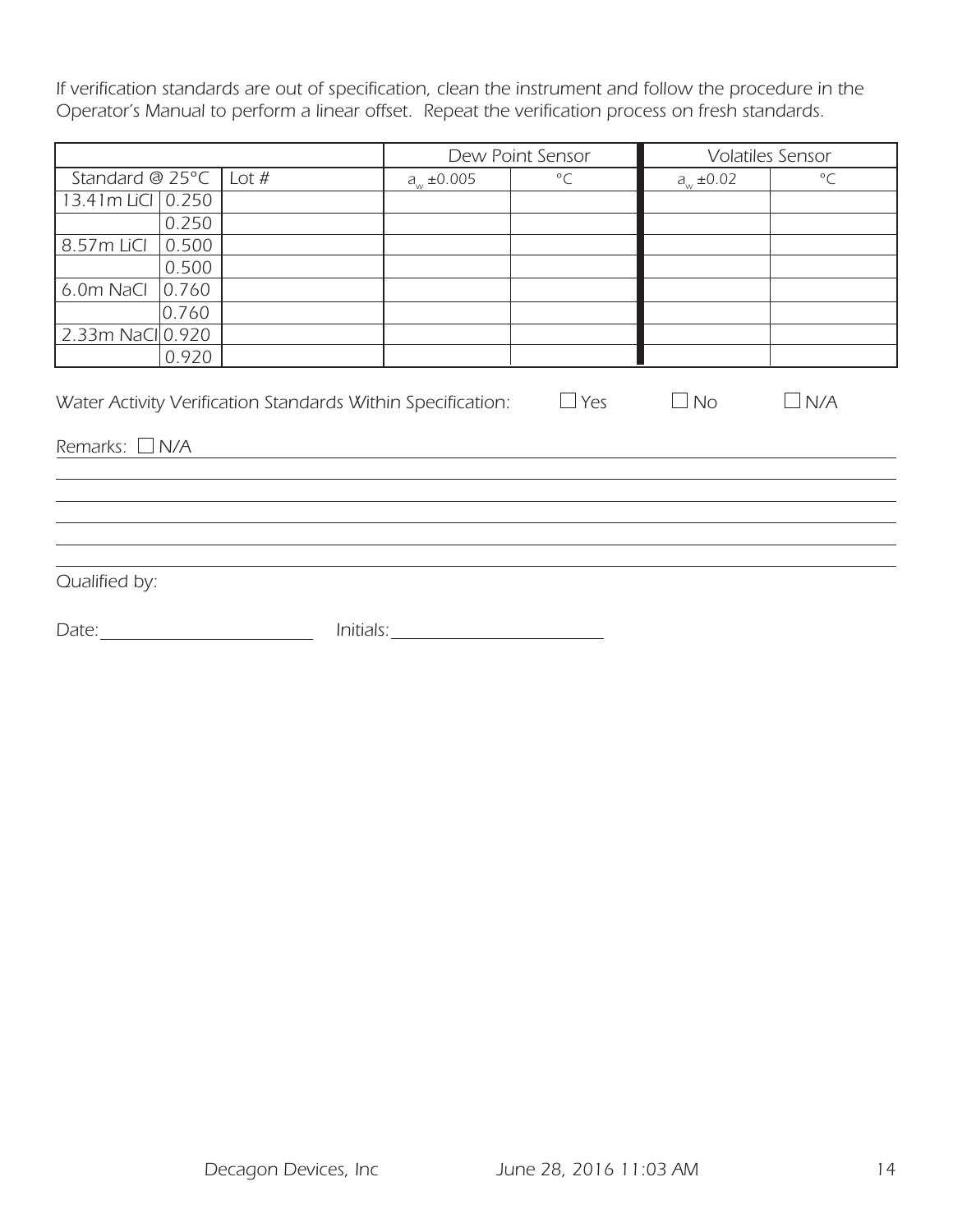#### *3.2.4 Equipment Familiarization*

*This section ensures that the instrument operators receive appropriate equipment training to ensure proper operation, maintenance, and generation of results with the AquaLab VSA. Product familiarization covers*  instruction on basic operations, functionality and features of the instrument, routine maintenance including *cleaning procedures, and use of the software component for data retrieval. Appendix 1 on page 16 is an attached training documentation form.*

| Equipment familiarization and training<br>completed for the AquaLab VSA |                       | $\Box$ Yes | $\Box$ No |
|-------------------------------------------------------------------------|-----------------------|------------|-----------|
| Qualified by:                                                           |                       |            |           |
|                                                                         | Initials <sup>.</sup> |            |           |

### *Completeness of Operational Qualification (OQ)*

*Operational Qualification was completed and documented according to manufacturers guidelines.* 

| $\Box$ Initial Qualification                   | $\Box$ Requalification |           |
|------------------------------------------------|------------------------|-----------|
| Qualifications met Vendor Acceptance Criteria: | $\Box$ Yes             | $\Box$ No |

*If any deficiencies are found, fill out the instructions for a corrective action on Pg. 17 of this document.*

| Operational Qualification was reviewed by the representative of the system owner. |  |
|-----------------------------------------------------------------------------------|--|
| Reviewed and approved by:                                                         |  |
|                                                                                   |  |
|                                                                                   |  |
|                                                                                   |  |
|                                                                                   |  |
|                                                                                   |  |
|                                                                                   |  |
|                                                                                   |  |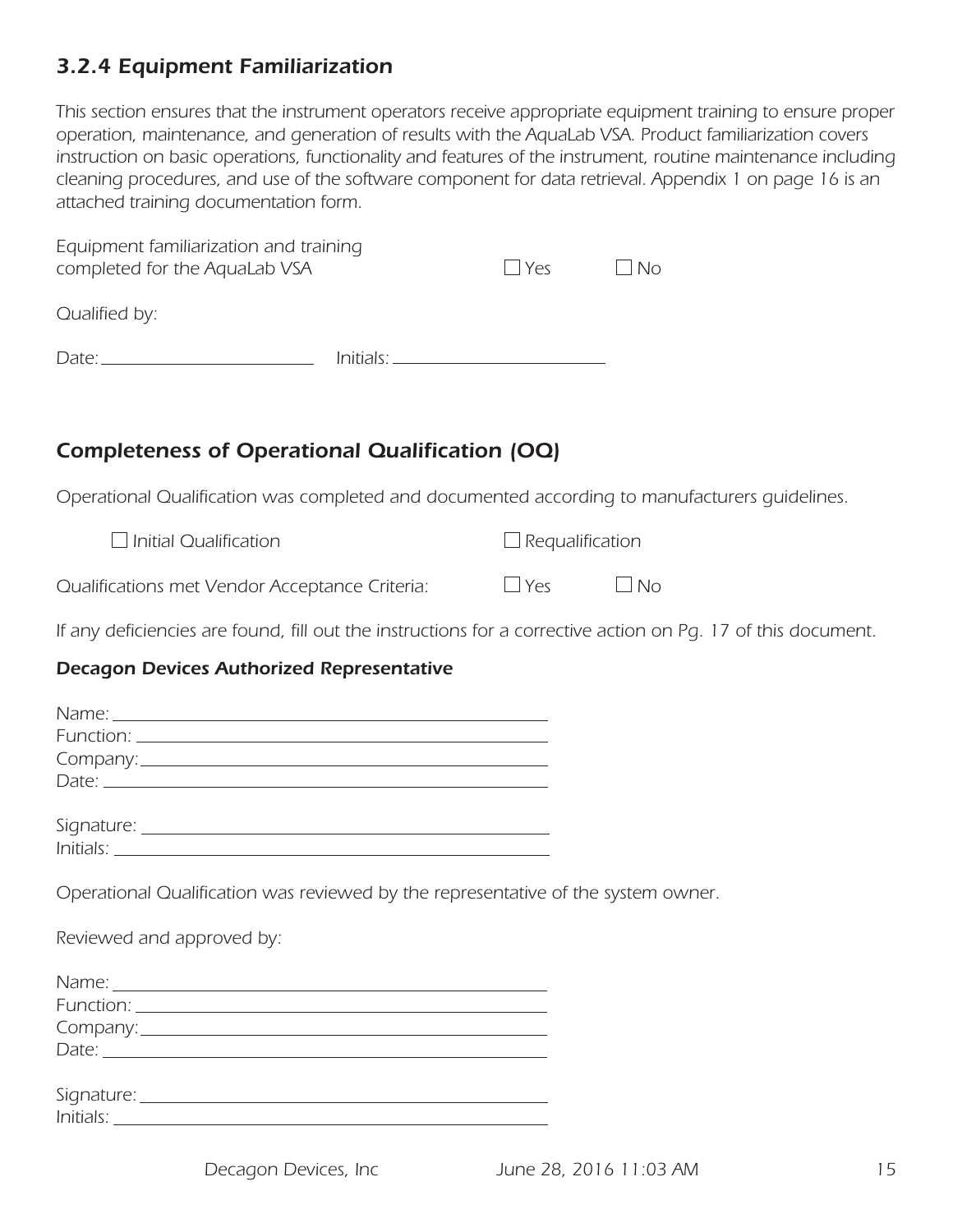# *Appendix 1*

### *Training Record*

*This training record is for instruction in basic operation, functionality, instrument parameters, as well as on basic hardware features of the installed system including routine maintenance and cleaning procedures. Please contact Decagon Devices to learn about available training and seminars.* 

*Authorized support specialists perform the qualification services offered by Decagon Devices.* 

|                                                                                                                       | $\text{Date:}\n \begin{tabular}{ c c c } \hline \multicolumn{3}{ c }{\text{Date:}}\hline \multicolumn{3}{ c }{\text{Date:}}\hline \multicolumn{3}{ c }{\text{Date:}}\hline \multicolumn{3}{ c }{\text{Date:}}\hline \multicolumn{3}{ c }{\text{Date:}}\hline \multicolumn{3}{ c }{\text{Date:}}\hline \multicolumn{3}{ c }{\text{Date:}}\hline \multicolumn{3}{ c }{\text{Date:}}\hline \multicolumn{3}{ c }{\text{Date:}}\hline \multicolumn{3}{ c }{\text{Date:$ |
|-----------------------------------------------------------------------------------------------------------------------|--------------------------------------------------------------------------------------------------------------------------------------------------------------------------------------------------------------------------------------------------------------------------------------------------------------------------------------------------------------------------------------------------------------------------------------------------------------------|
|                                                                                                                       | $\text{Date:}\n \begin{tabular}{ c c c c } \hline \hline \multicolumn{3}{ c }{\text{Date:}}\hline \multicolumn{3}{ c }{\text{Date:}}\hline \multicolumn{3}{ c }{\text{Date:}}\hline \multicolumn{3}{ c }{\text{Date:}}\hline \multicolumn{3}{ c }{\text{Date:}}\hline \multicolumn{3}{ c }{\text{Date:}}\hline \multicolumn{3}{ c }{\text{Date:}}\hline \multicolumn{3}{ c }{\text{Date:}}\hline \multicolumn{3}{ c }{\text{Date:}}\hline \multicolumn{3}{ c }{$   |
|                                                                                                                       | Date:                                                                                                                                                                                                                                                                                                                                                                                                                                                              |
|                                                                                                                       | Date: $\frac{1}{2}$                                                                                                                                                                                                                                                                                                                                                                                                                                                |
|                                                                                                                       | Date: $\overline{\phantom{a}}$                                                                                                                                                                                                                                                                                                                                                                                                                                     |
|                                                                                                                       |                                                                                                                                                                                                                                                                                                                                                                                                                                                                    |
| Name: $\frac{1}{\sqrt{1-\frac{1}{2}}\sqrt{1-\frac{1}{2}}\sqrt{1-\frac{1}{2}}\sqrt{1-\frac{1}{2}}\sqrt{1-\frac{1}{2}}$ |                                                                                                                                                                                                                                                                                                                                                                                                                                                                    |

| Reviewed and approved by: |
|---------------------------|
|                           |
|                           |
|                           |
|                           |
| Date: $\frac{1}{2}$       |
|                           |
|                           |
|                           |